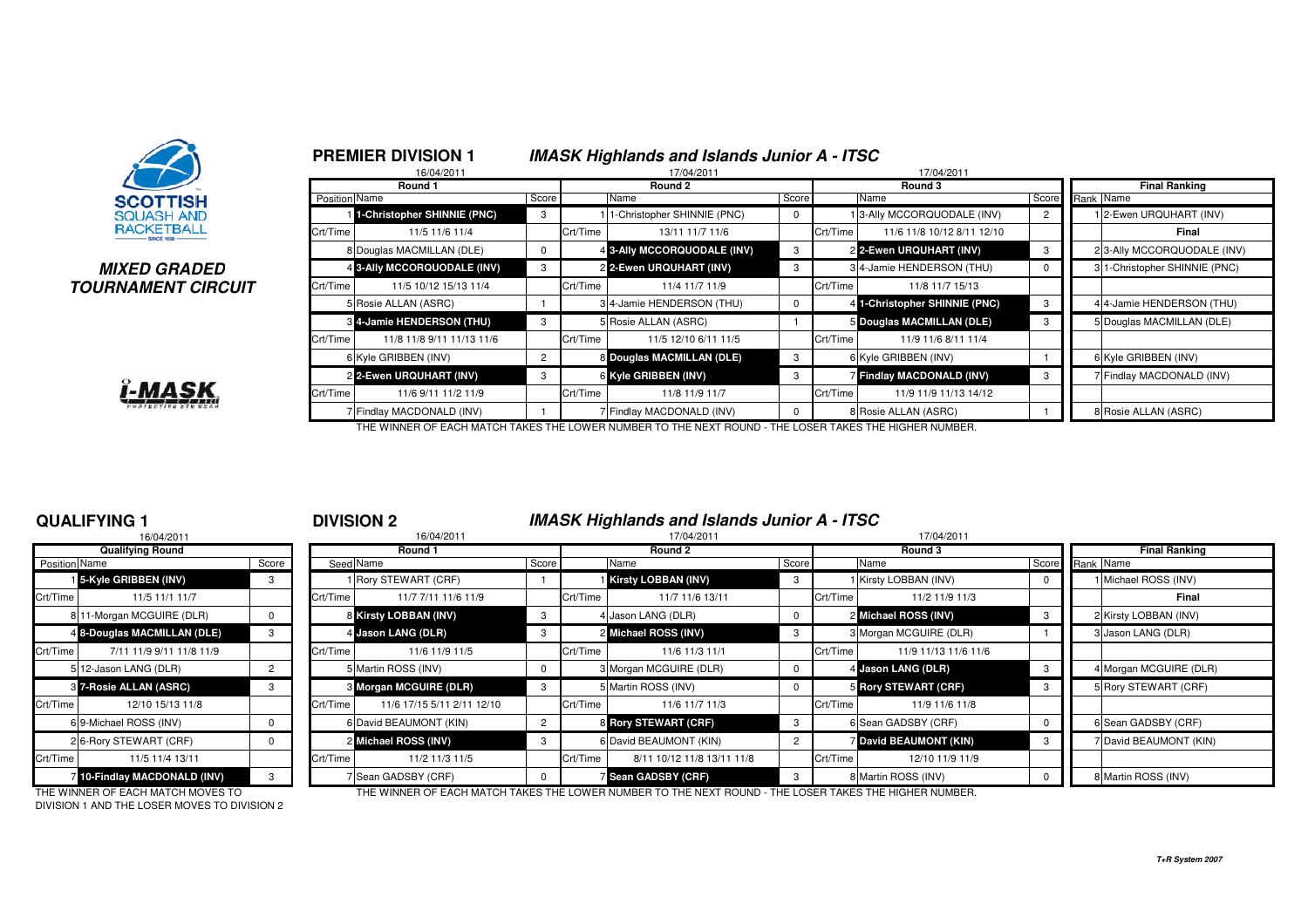## **QUALIFYING 2**

# <sup>2</sup> **DIVISION 3 IMASK Highlands and Islands Junior A - ITSC** <sup>8</sup> 16/04/2011 17/04/2011 17/04/2011

|                | 16/04/2011                      |       |                |
|----------------|---------------------------------|-------|----------------|
|                | <b>Qualifying Round</b>         |       |                |
| Position Name  |                                 | Score | Seed           |
|                | 1 13-David BEAUMONT (KIN)       | 3     |                |
| Crt/Time       | 12/10 12/14 11/8 9/11 11/6      |       | Crt/Time       |
|                | 8 19-Craig VALENTE-WALLACE (LL) | 2     | 8              |
| $\overline{4}$ | 16-Kirsty LOBBAN (INV)          | 3     | 4              |
| Crt/Time       | 8/11 11/6 11/6 11/5             |       | Crt/Time       |
|                | 5 20-Elspeth YOUNG (KIN)        |       | 5              |
|                | 3 15-Gary BEALES (THU)          |       | 3              |
| Crt/Time       | 11/4 11/6 8/11 11/8             |       | Crt/Time       |
| 6              | 17-Martin ROSS (INV)            | 3     | 6              |
| $\overline{2}$ | 14-Sean GADSBY (CRF)            | 3     | $\overline{2}$ |
| Crt/Time       | 11/6 11/6 11/4                  |       | Crt/Time       |
|                | 7 18-Harry ANDERSON (WC)        | U     | 7              |

DIVISION 2 AND THE LOSER MOVES TO DIVISION 3



|                            |                                                                                                                                                                                                                                                                                                  |                  | Round 1                      |                                                                                                                                                                                                                                      |          | Round 2              |                                                                                                                                                                                                                                                 |  |                           |                                                                                                                                                                                                                                                                   | <b>Final Ranking</b>         |  |
|----------------------------|--------------------------------------------------------------------------------------------------------------------------------------------------------------------------------------------------------------------------------------------------------------------------------------------------|------------------|------------------------------|--------------------------------------------------------------------------------------------------------------------------------------------------------------------------------------------------------------------------------------|----------|----------------------|-------------------------------------------------------------------------------------------------------------------------------------------------------------------------------------------------------------------------------------------------|--|---------------------------|-------------------------------------------------------------------------------------------------------------------------------------------------------------------------------------------------------------------------------------------------------------------|------------------------------|--|
|                            | Score                                                                                                                                                                                                                                                                                            |                  |                              | Score                                                                                                                                                                                                                                |          | Name                 |                                                                                                                                                                                                                                                 |  | Name                      |                                                                                                                                                                                                                                                                   | Score Rank Name              |  |
|                            |                                                                                                                                                                                                                                                                                                  |                  |                              | 3                                                                                                                                                                                                                                    |          |                      |                                                                                                                                                                                                                                                 |  |                           |                                                                                                                                                                                                                                                                   | 1 David TOLLAND (GIF)        |  |
| 12/10 12/14 11/8 9/11 11/6 |                                                                                                                                                                                                                                                                                                  | Crt/Time         | 16/14 11/4 11/6              |                                                                                                                                                                                                                                      |          | 12/10 14/12 11/4     |                                                                                                                                                                                                                                                 |  | 11/7 9/11 11/8 11/8       |                                                                                                                                                                                                                                                                   | Final                        |  |
|                            |                                                                                                                                                                                                                                                                                                  |                  |                              |                                                                                                                                                                                                                                      |          |                      |                                                                                                                                                                                                                                                 |  |                           |                                                                                                                                                                                                                                                                   | 2 Gary BEALES (THU)          |  |
|                            |                                                                                                                                                                                                                                                                                                  |                  |                              | $\overline{2}$                                                                                                                                                                                                                       |          |                      |                                                                                                                                                                                                                                                 |  |                           |                                                                                                                                                                                                                                                                   | 3 Claire GADSBY (CRF)        |  |
| 8/11 11/6 11/6 11/5        |                                                                                                                                                                                                                                                                                                  | Crt/Time         | 10/12 12/10 11/8 12/14 12/10 |                                                                                                                                                                                                                                      |          | 11/6 11/5 11/7       |                                                                                                                                                                                                                                                 |  | 5/11 9/11 11/9 13/11 11/6 |                                                                                                                                                                                                                                                                   |                              |  |
|                            |                                                                                                                                                                                                                                                                                                  |                  |                              | 3                                                                                                                                                                                                                                    |          |                      |                                                                                                                                                                                                                                                 |  |                           | $\overline{2}$                                                                                                                                                                                                                                                    | 4 Ewan HEARNS (INV)          |  |
|                            |                                                                                                                                                                                                                                                                                                  |                  |                              |                                                                                                                                                                                                                                      |          |                      |                                                                                                                                                                                                                                                 |  |                           |                                                                                                                                                                                                                                                                   | 5 Elspeth YOUNG (KIN)        |  |
| 11/4 11/6 8/11 11/8        |                                                                                                                                                                                                                                                                                                  | Crt/Time         | 12/10 12/10 11/6             |                                                                                                                                                                                                                                      | Crt/Time | 11/9 10/12 11/2 11/4 |                                                                                                                                                                                                                                                 |  | 13/11 11/8 11/9           |                                                                                                                                                                                                                                                                   |                              |  |
|                            |                                                                                                                                                                                                                                                                                                  |                  |                              | 3                                                                                                                                                                                                                                    |          |                      |                                                                                                                                                                                                                                                 |  |                           |                                                                                                                                                                                                                                                                   | 6 Harry ANDERSON (WC)        |  |
|                            |                                                                                                                                                                                                                                                                                                  |                  |                              |                                                                                                                                                                                                                                      |          |                      |                                                                                                                                                                                                                                                 |  |                           |                                                                                                                                                                                                                                                                   | 7 Craig VALENTE-WALLACE (LL) |  |
| 11/6 11/6 11/4             |                                                                                                                                                                                                                                                                                                  |                  | 11/7 14/16 11/6 11/9         |                                                                                                                                                                                                                                      | Crt/Time | 11/0 11/0 11/0       | W/O                                                                                                                                                                                                                                             |  | 11/0 11/0 11/0            | W/C                                                                                                                                                                                                                                                               |                              |  |
|                            |                                                                                                                                                                                                                                                                                                  |                  |                              | $\mathcal{R}$                                                                                                                                                                                                                        |          |                      |                                                                                                                                                                                                                                                 |  |                           |                                                                                                                                                                                                                                                                   | 8 Struan GRANT (SGF)         |  |
|                            | Position Name<br>13-David BEAUMONT (KIN)<br>Crt/Time  <br>8 19-Craig VALENTE-WALLACE (LL)<br>4 16-Kirsty LOBBAN (INV)<br>Crt/Time I<br>5 20-Elspeth YOUNG (KIN)<br>3 15-Gary BEALES (THU)<br>Crt/Time<br>6 17-Martin ROSS (INV)<br>2 14-Sean GADSBY (CRF)<br>Crt/Time<br>718-Harry ANDERSON (WC) | Qualifying Round |                              | Seed Name<br>Gary BEALES (THU)<br>8 Struan GRANT (SGF)<br>4 Elspeth YOUNG (KIN)<br>5 Ewan HEARNS (INV)<br>3 Craig VALENTE-WALLACE (LL)<br>6 David TOLLAND (GIF)<br>2 Harry ANDERSON (WC)<br>Crt/Time<br><b>Z Claire GADSBY (CRF)</b> |          |                      | <b>Gary BEALES (THU)</b><br>Crt/Time<br>4 Ewan HEARNS (INV)<br>2 Claire GADSBY (CRF)<br>Crt/Time<br><b>8 David TOLLAND (GIF)</b><br>5 Elspeth YOUNG (KIN)<br>8 Struan GRANT (SGF)<br>6 Craig VALENTE-WALLACE (LL)<br><b>Harry ANDERSON (WC)</b> |  | Score                     | Round 3<br>1 Gary BEALES (THU)<br>Crt/Time<br>2 David TOLLAND (GIF)<br>3 Claire GADSBY (CRF)<br>Crt/Time<br>4 Ewan HEARNS (INV)<br>5 Elspeth YOUNG (KIN)<br>Crt/Time<br>6 Harry ANDERSON (WC)<br>7 Craig VALENTE-WALLACE (LL)<br>Crt/Time<br>8 Struan GRANT (SGF) |                              |  |

THE WINNER OF EACH MATCH MOVES TO THE WINNER OF EACH MATCH TAKES THE LOWER NUMBER TO THE NEXT ROUND - THE LOSER TAKES THE HIGHER NUMBER.



# **QUALIFYING 3**

|               | 16/04/2011                  |          |          | 16/04/2011                   |
|---------------|-----------------------------|----------|----------|------------------------------|
|               | <b>Qualifying Round</b>     |          |          | Round 1                      |
| Position Name |                             | Score    |          | Seed Name                    |
|               | 121-David TOLLAND (GIF)     | 3        |          | <b>Gillian CRAWFORD (CRI</b> |
| Crt/Time      | 11/4 11/8 11/2              |          | Crt/Time | 5/11 11/7 11/9 1             |
|               | 8 27-Jordan GEDDES (INV)    | $\Omega$ |          | 8 Alasdair PROTT (INV)       |
|               | 4 24-Gillian CRAWFORD (CRF) | $\Omega$ |          | 4 Jordan GEDDES (INV)        |
| Crt/Time      | 13/11 11/6 11/3             |          | Crt/Time | 11/8 14/12 11/4              |
|               | 5 28-Struan GRANT (SGF)     | 3        |          | 5 Alex WARD (SGF)            |
|               | 8 23-Ewan HEARNS (INV)      | 3        |          | 3 Adam REID (WC)             |
| Crt/Time      | 11/7 11/6 11/4              |          | Crt/Time | 11/0 11/0 11/0               |
|               | 6 25-Richard HOLLINS (ASRC) | $\Omega$ |          | 6 Rebecca MCKERCHAR (        |
|               | 2 22-Claire GADSBY (CRF)    | 3        |          | 2 Richard HOLLINS (ASRO      |
| Crt/Time      | 11/0 11/0 11/0              | W/O      | Crt/Time | 11/9 11/8 11/5               |
|               | 726-Adam REID (WC)          | $\Omega$ |          | 7 Andrew SORBIE (KIN)        |

<sup>3</sup> **DIVISION 4 IMASK Highlands and Islands Junior A - ITSC**

| 16/04/2011                  |       |          | 16/04/2011          |                                                                                                                                                                                                                   | 17/04/2011                                   |                                                                                                                                                                                                  |          | 17/04/2011            |                                                                                                                                                                                                                     |                      |                           |
|-----------------------------|-------|----------|---------------------|-------------------------------------------------------------------------------------------------------------------------------------------------------------------------------------------------------------------|----------------------------------------------|--------------------------------------------------------------------------------------------------------------------------------------------------------------------------------------------------|----------|-----------------------|---------------------------------------------------------------------------------------------------------------------------------------------------------------------------------------------------------------------|----------------------|---------------------------|
| <b>Qualifying Round</b>     |       |          | Round 1             |                                                                                                                                                                                                                   | Round 2                                      |                                                                                                                                                                                                  |          | Round 3               |                                                                                                                                                                                                                     | <b>Final Ranking</b> |                           |
| <b>Position Name</b>        | Score |          |                     | Score                                                                                                                                                                                                             | Name                                         |                                                                                                                                                                                                  |          |                       |                                                                                                                                                                                                                     |                      |                           |
| 121-David TOLLAND (GIF)     | 3     |          |                     | 3                                                                                                                                                                                                                 |                                              |                                                                                                                                                                                                  |          |                       | -3                                                                                                                                                                                                                  |                      | 1 Gillian CRAWFORD (CRF)  |
| 11/4 11/8 11/2              |       | Crt/Time | 5/11 11/7 11/9 11/5 |                                                                                                                                                                                                                   | 7/11 11/7 11/6 11/8                          |                                                                                                                                                                                                  | Crt/Time | 11/9 11/6 11/6        |                                                                                                                                                                                                                     |                      | Final                     |
| 8 27-Jordan GEDDES (INV)    |       |          |                     |                                                                                                                                                                                                                   |                                              |                                                                                                                                                                                                  |          |                       |                                                                                                                                                                                                                     |                      | 2 Richard HOLLINS (ASRC)  |
| 4 24-Gillian CRAWFORD (CRF) |       |          |                     |                                                                                                                                                                                                                   |                                              |                                                                                                                                                                                                  |          |                       |                                                                                                                                                                                                                     |                      | 3 Jordan GEDDES (INV)     |
| 13/11 11/6 11/3             |       | Crt/Time | 11/8 14/12 11/4     |                                                                                                                                                                                                                   | 11/5 13/11 6/11 11/9                         |                                                                                                                                                                                                  | Crt/Time | 11/4 11/8 11/9        |                                                                                                                                                                                                                     |                      |                           |
| 5 28-Struan GRANT (SGF)     | 3     |          |                     | 0                                                                                                                                                                                                                 |                                              |                                                                                                                                                                                                  |          |                       | - 3                                                                                                                                                                                                                 |                      | 4 Rebecca MCKERCHAR (PER) |
| 3 23-Ewan HEARNS (INV)      |       |          |                     | $\mathbf 0$                                                                                                                                                                                                       |                                              |                                                                                                                                                                                                  |          |                       |                                                                                                                                                                                                                     |                      | 5 Alex WARD (SGF)         |
| 11/7 11/6 11/4              |       | Crt/Time | 11/0 11/0 11/0      | W/O                                                                                                                                                                                                               | 11/9 11/9 13/11                              |                                                                                                                                                                                                  | Crt/Time | 11/5 11/5 11/8        |                                                                                                                                                                                                                     |                      |                           |
| 6 25-Richard HOLLINS (ASRC) |       |          |                     | - 3                                                                                                                                                                                                               |                                              |                                                                                                                                                                                                  |          |                       |                                                                                                                                                                                                                     |                      | 6 Andrew SORBIE (KIN)     |
| 2 22-Claire GADSBY (CRF)    |       |          |                     |                                                                                                                                                                                                                   |                                              |                                                                                                                                                                                                  |          |                       |                                                                                                                                                                                                                     |                      | 7 Alasdair PROTT (INV)    |
| 11/0 11/0 11/0              | W/O   | Crt/Time | 11/9 11/8 11/5      |                                                                                                                                                                                                                   | 11/0 11/0 11/0                               |                                                                                                                                                                                                  |          | 11/0 11/0 11/0        | W/O                                                                                                                                                                                                                 |                      |                           |
| ' 26-Adam REID (WC)         |       |          |                     |                                                                                                                                                                                                                   |                                              |                                                                                                                                                                                                  |          |                       |                                                                                                                                                                                                                     |                      | 8 Adam REID (WC)          |
|                             |       |          |                     | Seed Name<br>Gillian CRAWFORD (CRF)<br>8 Alasdair PROTT (INV)<br>4 Jordan GEDDES (INV)<br>5 Alex WARD (SGF)<br>3 Adam REID (WC)<br>6 Rebecca MCKERCHAR (PER)<br>2 Richard HOLLINS (ASRC)<br>7 Andrew SORBIE (KIN) | Crt/Time<br>Crt/Time<br>Crt/Time<br>Crt/Time | Gillian CRAWFORD (CRF)<br>Jordan GEDDES (INV)<br>2 Richard HOLLINS (ASRC)<br>3 Rebecca MCKERCHAR (PER)<br>5 Alex WARD (SGF)<br>8 Alasdair PROTT (INV)<br>6 Adam REID (WC)<br>Andrew SORBIE (KIN) |          | Score<br>W/O Crt/Time | Name<br><b>Gillian CRAWFORD (CRF)</b><br>2 Richard HOLLINS (ASRC)<br>3 Rebecca MCKERCHAR (PER)<br>4 Jordan GEDDES (INV)<br>5 Alex WARD (SGF)<br>6 Andrew SORBIE (KIN)<br>7 Adam REID (WC)<br>8 Alasdair PROTT (INV) |                      | Score<br>Rank Name        |

DIVISION 3 AND THE LOSER MOVES TO DIVISION 4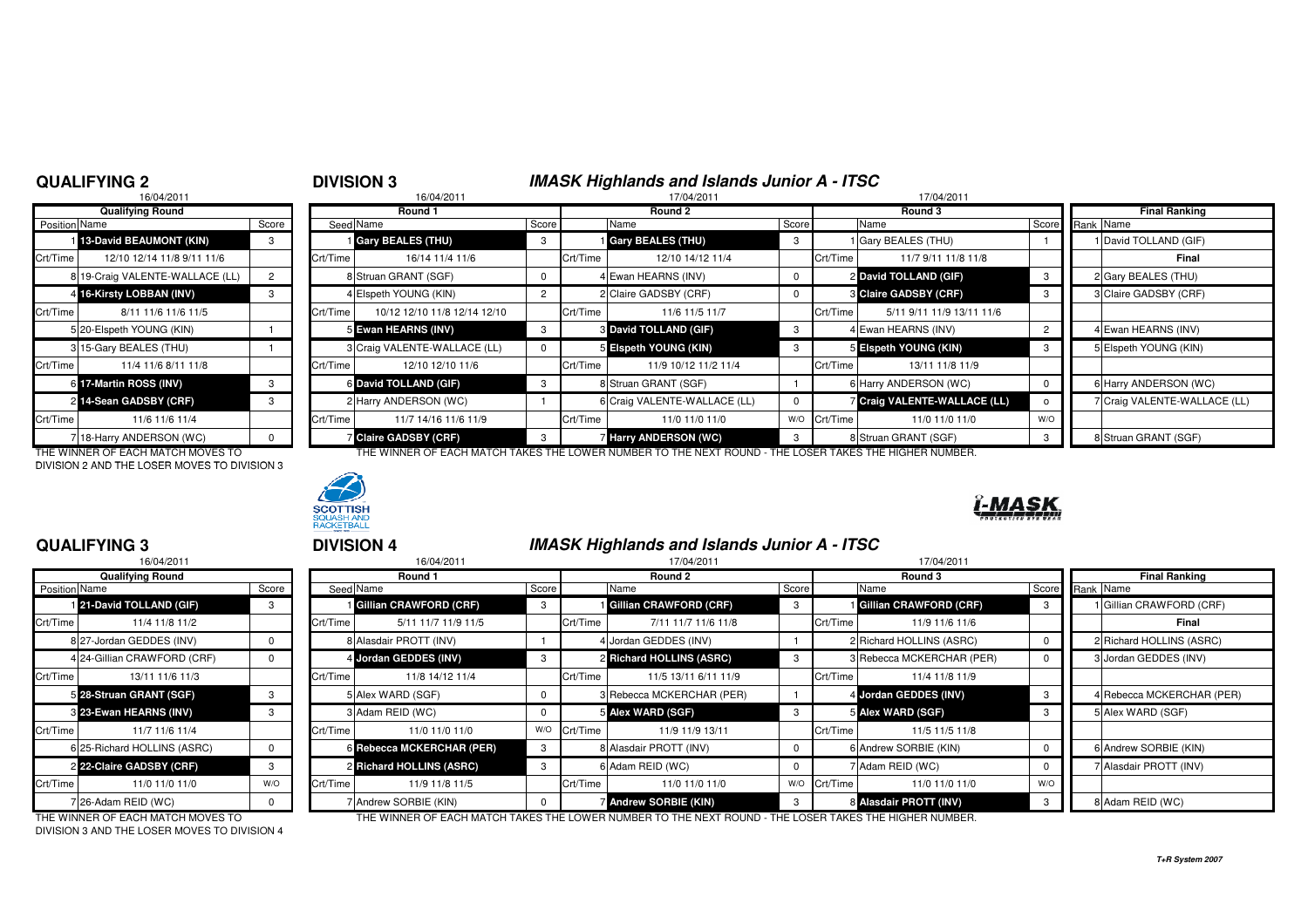## **QUALIFYING 4**

# <sup>4</sup> **DIVISION 5 IMASK Highlands and Islands Junior A - ITSC** <sup>8</sup> 16/04/2011 17/04/2011 17/04/2011

|                      | 16/04/2011                      |          |          |
|----------------------|---------------------------------|----------|----------|
|                      | <b>Qualifying Round</b>         |          |          |
| <b>Position Name</b> |                                 | Score    | Seed     |
|                      | 129-Rebecca MCKERCHAR (PER)     | 3        |          |
| Crt/Time             | 11/3 11/8 11/1                  |          | Crt/Time |
| 8                    | 35-Jack ORR (CRF)               | 0        | 8        |
|                      | 4 32-Alasdair PROTT (INV)       | 3        | 4        |
| Crt/Time             | 11/1 11/5 11/0                  |          | Crt/Time |
|                      | 5 36-Adam DONEY (ASRC)          | $\Omega$ | 5        |
|                      | 3 31-Alex WARD (SGF)            | 3        | 3        |
| Crt/Time             | 11/8 11/0 11/4                  |          | Crt/Time |
|                      | 6 33-Tino MACKAY-PALACIOS (KIN) | 0        | 6        |
|                      | 2 30-Andrew SORBIE (KIN)        | 3        | 2        |
| Crt/Time             | 6/11 11/3 11/9 11/8             |          | Crt/Time |
|                      | 34-William ANDERSON (WC)        |          |          |

DIVISION 4 AND THE LOSER MOVES TO DIVISION 5



| Qualifying Round    |                                                                                                                                                                                                                                                                                                     | Round 1                   |                                                                                                                                                                                                                                                                  |          | Round 2                          |                                                                                                                                                                                                     | Round 3                                               |                                                                                                                                                                                                                    | <b>Final Ranking</b>         |
|---------------------|-----------------------------------------------------------------------------------------------------------------------------------------------------------------------------------------------------------------------------------------------------------------------------------------------------|---------------------------|------------------------------------------------------------------------------------------------------------------------------------------------------------------------------------------------------------------------------------------------------------------|----------|----------------------------------|-----------------------------------------------------------------------------------------------------------------------------------------------------------------------------------------------------|-------------------------------------------------------|--------------------------------------------------------------------------------------------------------------------------------------------------------------------------------------------------------------------|------------------------------|
|                     | Score                                                                                                                                                                                                                                                                                               |                           | Score                                                                                                                                                                                                                                                            |          | Name                             |                                                                                                                                                                                                     |                                                       |                                                                                                                                                                                                                    | Score Rank Name              |
|                     |                                                                                                                                                                                                                                                                                                     |                           | 3                                                                                                                                                                                                                                                                |          |                                  |                                                                                                                                                                                                     |                                                       |                                                                                                                                                                                                                    | 1 Harry MACKENZIE (INV)      |
| 11/3 11/8 11/1      |                                                                                                                                                                                                                                                                                                     | 13/11 11/3 9/11 11/8      |                                                                                                                                                                                                                                                                  |          | 11/6 12/10 8/11 13/11            |                                                                                                                                                                                                     | 11/9 12/10 11/6                                       |                                                                                                                                                                                                                    | Final                        |
|                     |                                                                                                                                                                                                                                                                                                     |                           |                                                                                                                                                                                                                                                                  |          |                                  |                                                                                                                                                                                                     |                                                       |                                                                                                                                                                                                                    | 2 William ANDERSON (WC)      |
|                     |                                                                                                                                                                                                                                                                                                     |                           |                                                                                                                                                                                                                                                                  |          |                                  |                                                                                                                                                                                                     |                                                       |                                                                                                                                                                                                                    | 3 Tino MACKAY-PALACIOS (KIN) |
| 11/1 11/5 11/0      |                                                                                                                                                                                                                                                                                                     | 11/7 12/10 8/11 6/11 11/9 |                                                                                                                                                                                                                                                                  |          | 11/3 6/11 11/6 7/11 11/7         |                                                                                                                                                                                                     | 11/5 7/11 7/11 11/9 14/12                             |                                                                                                                                                                                                                    |                              |
|                     |                                                                                                                                                                                                                                                                                                     |                           | 3                                                                                                                                                                                                                                                                |          |                                  |                                                                                                                                                                                                     |                                                       |                                                                                                                                                                                                                    | 4 Jack ORR (CRF)             |
|                     |                                                                                                                                                                                                                                                                                                     |                           |                                                                                                                                                                                                                                                                  |          |                                  |                                                                                                                                                                                                     |                                                       |                                                                                                                                                                                                                    | 5 Adam DONEY (ASRC)          |
| 11/8 11/0 11/4      |                                                                                                                                                                                                                                                                                                     | 11/5 15/13 11/4           |                                                                                                                                                                                                                                                                  | Crt/Time | 11/2 11/5 11/1                   |                                                                                                                                                                                                     | 11/3 11/3 11/2                                        |                                                                                                                                                                                                                    |                              |
|                     |                                                                                                                                                                                                                                                                                                     |                           | $^{\rm o}$                                                                                                                                                                                                                                                       |          |                                  |                                                                                                                                                                                                     |                                                       |                                                                                                                                                                                                                    | 6 Melissa COWAN (LL)         |
|                     |                                                                                                                                                                                                                                                                                                     |                           | 3                                                                                                                                                                                                                                                                |          |                                  |                                                                                                                                                                                                     |                                                       |                                                                                                                                                                                                                    | 7 Mark KYNOCH (INV)          |
| 6/11 11/3 11/9 11/8 |                                                                                                                                                                                                                                                                                                     | 12/10 11/5 11/5           |                                                                                                                                                                                                                                                                  |          | 11/2 11/8 11/4                   |                                                                                                                                                                                                     | 11/3 11/3 11/4                                        |                                                                                                                                                                                                                    |                              |
|                     |                                                                                                                                                                                                                                                                                                     |                           |                                                                                                                                                                                                                                                                  |          |                                  |                                                                                                                                                                                                     |                                                       |                                                                                                                                                                                                                    | 8 Hannah GRAHAM (CRF)        |
|                     | Position Name<br>129-Rebecca MCKERCHAR (PER)<br>Crt/Time<br>8 35-Jack ORR (CRF)<br>4 32-Alasdair PROTT (INV)<br>Crt/Time<br>536-Adam DONEY (ASRC)<br><b>3 31-Alex WARD (SGF)</b><br>Crt/Time<br>6 33-Tino MACKAY-PALACIOS (KIN)<br>2 30-Andrew SORBIE (KIN)<br>Crt/Time<br>34-William ANDERSON (WC) |                           | Seed Name<br>Tino MACKAY-PALACIOS (KIN)<br>Crt/Time<br>8 Mark KYNOCH (INV)<br>4 Adam DONEY (ASRC)<br>Crt/Time<br>5 Harry MACKENZIE (INV)<br>3 Jack ORR (CRF)<br>Crt/Time<br>6 Hannah GRAHAM (CRF)<br>2 William ANDERSON (WC)<br>Crt/Time<br>7 Melissa COWAN (LL) |          | Crt/Time<br>Crt/Time<br>Crt/Time | 1 Tino MACKAY-PALACIOS (KIN)<br>4 Harry MACKENZIE (INV)<br>2 William ANDERSON (WC)<br>3 Jack ORR (CRF)<br>5 Adam DONEY (ASRC)<br>8 Mark KYNOCH (INV)<br>6 Hannah GRAHAM (CRF)<br>Melissa COWAN (LL) | Score<br>Crt/Time<br>Crt/Time<br>Crt/Time<br>Crt/Time | Name<br><b>Harry MACKENZIE (INV)</b><br>2 William ANDERSON (WC)<br>3 Jack ORR (CRF)<br>4 Tino MACKAY-PALACIOS (KIN)<br>5 Adam DONEY (ASRC)<br>6 Melissa COWAN (LL)<br>7 Hannah GRAHAM (CRF)<br>8 Mark KYNOCH (INV) |                              |

THE WINNER OF EACH MATCH MOVES TO THE WINNER OF EACH MATCH TAKES THE LOWER NUMBER TO THE NEXT ROUND - THE LOSER TAKES THE HIGHER NUMBER.



## **QUALIFYING 5**

|               | 16/04/2011                       |       |                |
|---------------|----------------------------------|-------|----------------|
|               | <b>Qualifying Round</b>          |       |                |
| Position Name |                                  | Score | Seed           |
|               | 137-Hannah GRAHAM (CRF)          | 3     |                |
| Crt/Time      | 11/0 11/0 11/0                   |       | Crt/Time       |
|               | 8 43-Kieran MACPHEE (HWU)        | 0     | 8              |
|               | 4 40-Mark KYNOCH (INV)           | 3     | 4              |
| Crt/Time      | 11/9 11/7 12/10                  |       | Crt/Time       |
|               | 544-Kyle HENDERSON ()            | 0     | 5              |
|               | 3 39-Katriona ALLEN (PER)        | 0     | 3              |
| Crt/Time      | 11/9 11/4 11/6                   |       | Crt/Time       |
|               | 6 41-Harry MACKENZIE (INV)       | 3     | 6              |
|               | 2 38-Melissa COWAN (LL)          | 3     | $\overline{2}$ |
| Crt/Time      | 11/4 11/1 11/3                   |       | Crt/Time       |
|               | 7 42-Katie GREGSON-MACLEOD (INV) | O     | 7              |

|               | QUALIFYING 5                    |          |          | <b>DIVISION 6</b>             |       |          | <b>IMASK Highlands and Islands Junior A - ITSC</b> |                |          |                               |                 |                               |
|---------------|---------------------------------|----------|----------|-------------------------------|-------|----------|----------------------------------------------------|----------------|----------|-------------------------------|-----------------|-------------------------------|
|               | 16/04/2011                      |          |          | 16/04/2011                    |       |          | 17/04/2011                                         |                |          | 17/04/2011                    |                 |                               |
|               | <b>Qualifying Round</b>         |          |          | Round 1                       |       |          | Round 2                                            |                |          | Round 3                       |                 | <b>Final Ranking</b>          |
| Position Name |                                 | Score    |          | Seed Name                     | Score |          | Name                                               | Score          |          | Name                          | Score Rank Name |                               |
|               | 137-Hannah GRAHAM (CRF)         | 3        |          | <b>Katriona ALLEN (PER)</b>   | 3     |          | <b>Katriona ALLEN (PER)</b>                        | 3              |          | <b>Katriona ALLEN (PER)</b>   | -3              | 1 Katriona ALLEN (PER)        |
| Crt/Time      | 11/0 11/0 11/0                  |          | Crt/Time | 11/8 11/4 11/7                |       | Crt/Time | 11/9 11/2 11/9                                     |                | Crt/Time | 11/3 9/11 11/9 11/5           |                 | Final                         |
|               | 843-Kieran MACPHEE (HWU)        | $\Omega$ |          | 8 Stuart JENKINS ()           |       |          | 4 Kyle HENDERSON ()                                | $\mathbf 0$    |          | 2 Katie GREGSON-MACLEOD (INV) |                 | 2 Katie GREGSON-MACLEOD (INV) |
|               | 4 40-Mark KYNOCH (INV)          | 3        |          | 4 Kyle HENDERSON ()           |       |          | 2 Katie GREGSON-MACLEOD (INV)                      | 3              |          | 3 Kieran MACPHEE (HWU)        |                 | 3 Kyle HENDERSON ()           |
| Crt/Time      | 11/9 11/7 12/10                 |          | Crt/Time | 13/11 11/6 11/8               |       | Crt/Time | 11/0 11/0 11/0                                     |                | Crt/Time | 11/0 11/0 11/0                |                 |                               |
|               | 544-Kyle HENDERSON ()           |          |          | 5 Kieran ROSS ()              |       |          | 3 Kieran MACPHEE (HWU)                             | $\mathbf 0$    |          | 4 Kyle HENDERSON ()           | -3              | 4 Kieran MACPHEE (HWU)        |
|               | 3139-Katriona ALLEN (PER)       |          |          | 3 Kieran MACPHEE (HWU)        |       |          | 5 Kieran ROSS ()                                   | $\overline{2}$ |          | 5 Stuart JENKINS ()           |                 | 5 Stuart JENKINS ()           |
| Crt/Time      | 11/9 11/4 11/6                  |          | Crt/Time | 12/10 11/2 11/0               |       | Crt/Time | 12/10 10/12 7/11 11/6 11/6                         |                | Crt/Time | 11/9 11/3 11/4                |                 |                               |
|               | 6 41-Harry MACKENZIE (INV)      | 3        |          | 6 John HOLMES ()              |       |          | 8 Stuart JENKINS ()                                | -3             |          | 6 John HOLMES ()              |                 | 6 John HOLMES ()              |
|               | 2 38-Melissa COWAN (LL)         | 3        |          | 2 Katie GREGSON-MACLEOD (INV) |       |          | 6 John HOLMES ()                                   | 3              |          | 7 Jake CRICHTON ()            |                 | 7 Kieran ROSS ()              |
| Crt/Time      | 11/4 11/1 11/3                  |          | Crt/Time | 11/7 11/7 11/9                |       | Crt/Time | 11/0 11/0 11/0                                     |                | Crt/Time | 11/0 11/0 11/0                |                 |                               |
|               | 742-Katie GREGSON-MACLEOD (INV) |          |          | / Jake CRICHTON ()            |       |          | Jake CRICHTON ()                                   | $^{\circ}$     |          | 8 Kieran ROSS ()              |                 | 8 Jake CRICHTON ()            |

DIVISION 5 AND THE LOSER MOVES TO DIVISION 6